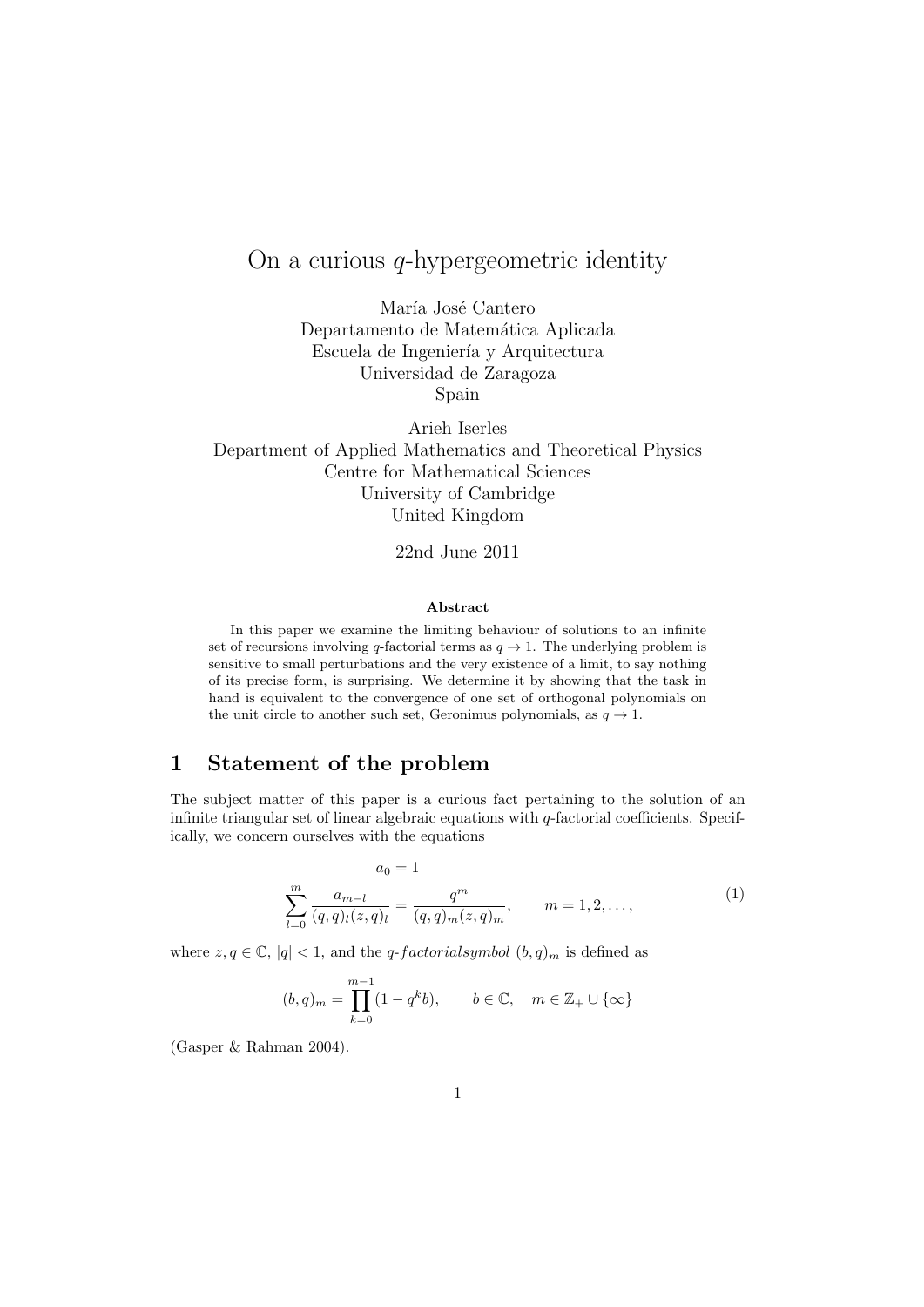Since the coefficients of  $a_m$  in (1) is one, the system always has a solution, which can be obtained recursively. Thus,

$$
a_1 = -\frac{1}{1-z},
$$
  
\n
$$
a_2 = \frac{z}{(1-z)^2(1-qz)},
$$
  
\n
$$
a_3 = -\frac{(1+q)z^2}{(1-z)^3(1-qz)(1-q^2z)},
$$
  
\n
$$
a_4 = \frac{[(1+2q+q^2+q^3)-q(1+q+2q^2+q^3)z]z^3}{(1-z)^4(1-qz)^2(1-q^2z)(1-q^3z)},
$$
  
\n
$$
a_5 = -\frac{(1+q)[(1+2q+q^2+2q^3+q^5)-q(1+2q^2+q^3+2q^4+q^5)z]z^4}{(1-z)^5(1-qz)^2(1-q^2z)(1-q^3z)(1-q^4z)}
$$

and so on. One face of it, the expressions are getting increasingly more complex, without any general rule. However, it is our contention in this paper that

$$
\lim_{q \to 1} a_m = (-1)^m \frac{(2m-2)!}{(m-1)!m!} \frac{z^{m-1}}{(1-z)^{2m-1}}, \qquad m \in \mathbb{N}.
$$
 (2)

This identity is surprising, not least because just about everything in (1), except for the  $l = 0$  term, blows up as  $q \to 1$ . Thus, the terms need to blow up in a perfect balance!

The volatility of (1) means that what appear to be very minor and harmless amendments completely change the solution, typically leading to blow-up as  $q \to 1$ . The most striking is also the most obvious along the route of seeking to prove (2): It is very well known that for  $q \to 1$  we have  $(q,q)_s \approx s!(1-q)^s$  and  $(z,q)_s \approx (z)_s$ , where  $(z)_s = z(z+1)\cdots(z+s-1), s \in \mathbb{Z}_+,$  is the *Pochhammer symbol* (Rainville 1960). Consequently, (1) is 'approximated' by

$$
\sum_{l=0}^{m} \frac{\tilde{a}_{m-l}}{l!(z)_l} (1-q)^{2(m-l)} = \frac{q^m}{m!(z)_m} \qquad m \in \mathbb{N},\tag{3}
$$

with  $\tilde{a}_0 = 1$ . However, the solution of (3) blows up as  $q \to 1$  - we do not need to iterate much since already  $\tilde{a}_1 = -(1 - q)^{-1} z^{-1}$ .

Even less drastic changes to (1) result either in a blow-up or in a ver radical change to its character. Thus, the solution of both

$$
\sum_{l=0}^{\infty} \frac{\tilde{a}_{m-l}}{(q,q)_l(z,q)_l} = \frac{1}{(q,q)_m(z,q)_m}, \qquad m \in \mathbb{N}
$$

and of

$$
\sum_{l=0}^{\infty} \frac{q^l \tilde{a}_{m-l}}{(q,q)_l(z,q)_l} = \frac{q^m}{(q,q)_m(z,q)_m}, \qquad m \in \mathbb{N}
$$

is, trivially,  $\tilde{a}_m \equiv 0, l \in \mathbb{N}$ , while the solution of

$$
\sum_{l=0}^{\infty} \frac{\tilde{a}_{m-l}}{(q,q)_l(z,q)_l} = \frac{q^{\frac{1}{2}(m-1)m}}{(q,q)_m(z,q)_m}, \qquad m \in \mathbb{N},
$$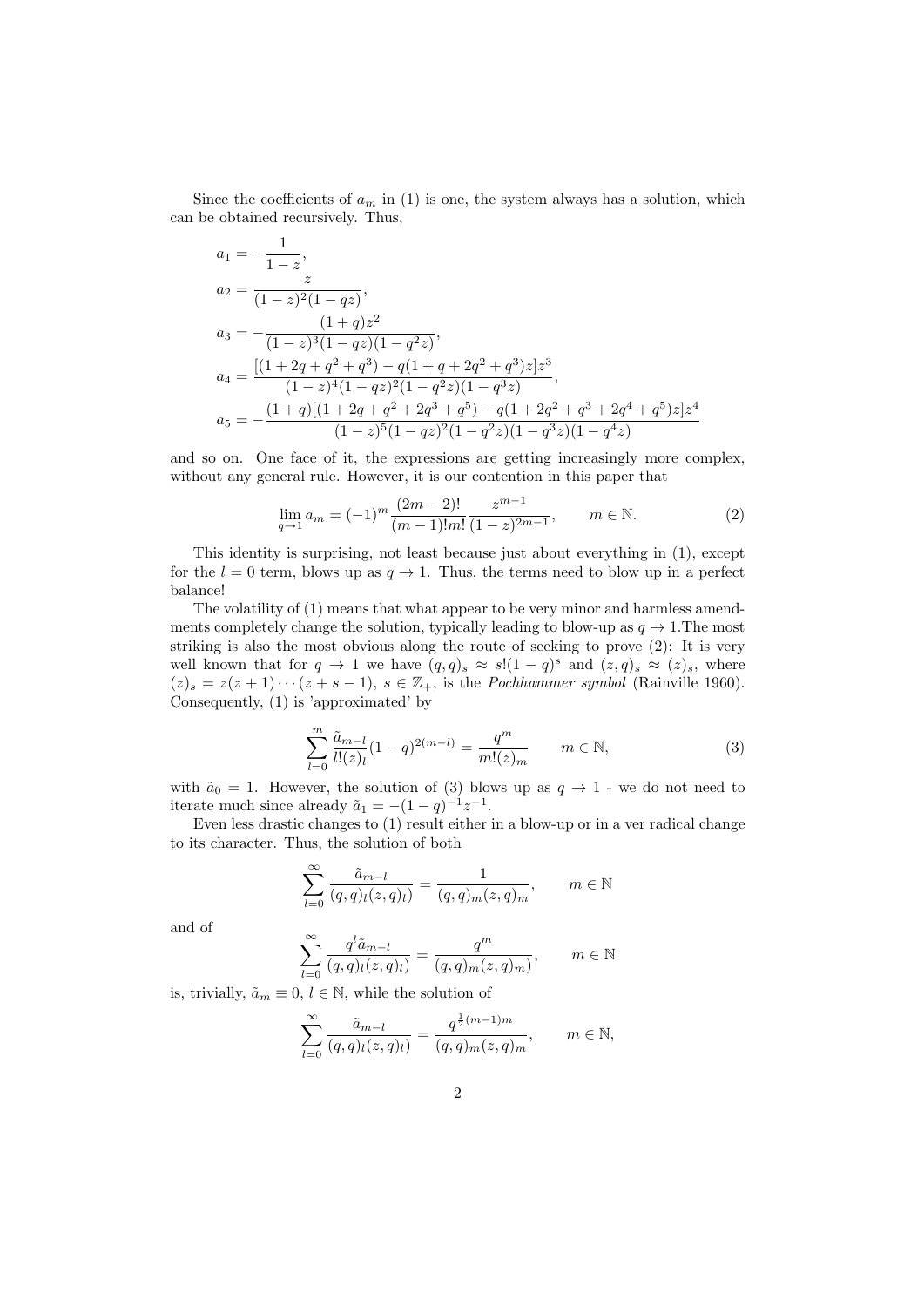bolws up as  $q \to 1$ , since

$$
\tilde{a}_2 = -\frac{1}{(1-q^2)(1-z)(1-qz)}.
$$

The very fact that the solution of (1) stays bounded as  $q \to 1$  and that it approaches the fairly complicated expression limit  $(2)$  is part of the magic of q-hypergeometric functions. The delicate filigree of this set of equations and their orderly progression to an unusual limit is worthy of Ramanujan. So should be the proof of (2): in and ideal world it would be beautiful, directly, short and crisp. Unfortunately, such a proof is beyond the wit of the authors. Instead, we present a roundabout proof of  $(2)$ , which is anchored on our work in the theory of orthogonal polynomials on the unit circle (OPUC) (Cantero & Iserles 2011).

#### 2 From OPUC to the  $q$ -hypergeometric identities

A set of monic polynomials  $\{\phi_n\}_{n\in\mathbb{Z}_+}$ , orthogonal on the unit circle with respect to some measure, can be formally characterised by the set of its Schur parameters  $a_n = \phi_n(0), n \in \mathbb{Z}_+$  (Simon 2005). Specifically, the OPUC  $\{\phi_n\}_{n \in \mathbb{Z}_+}$  obeys the recurrence relation

$$
a_n \phi_{n+1}(z) = (a_{n+1} + a_n z)\phi_n(z) - (1 - |a_n|^2)a_{n+1}z\phi_{n-1}(z), \qquad n \in \mathbb{N},
$$

with the initial conditions  $\phi_0(z) \equiv 1, \phi_1(z) \equiv z + a_1$ . In (Cantero & Iserles 2011) we addressed the OPUC with the Schur parameters

$$
a_n = \begin{cases} 1, & n = 0, \\ c\alpha^n, & n \in \mathbb{N}, \end{cases}
$$
 (4)

where  $c, \alpha \in \mathbb{C}, 0 < |c|, |\alpha| < 1$ . Such OPUC fills the space spanned by the arguably the three most important sets of OPUC: Lebesgue polynomials  $\phi_n(z) = z^n$   $(c = 0)$ , Geronimus polynomials ( $\alpha = 1$ ) and Rogers-Szegő polynomials ( $c = 1$ ). The generating function of the OPUC with the parameters (4),

$$
\Phi_z(t) = \sum_{n=0}^{\infty} \frac{\phi_n(z)}{n!} t^n,
$$

obeys the pantograph-type functional differential equation

$$
\Phi_z''(t) = (\alpha + z)\Phi_z'(t) - \alpha \tau z \Phi_z(qt), \qquad t \ge 0,
$$
\n(5)

with the initial conditions  $\Phi_z(0) = 1$ ,  $\Phi'_z(0) = z + c\alpha$ , where  $q = |\alpha|^2 \in (0,1)$  and  $\tau = q|c|^2 \in (0,1)$ . Solutions of pantograph-type equations can be expanded into Dirichlet series (Iserles 1993) and this has led in (Cantero & Iserles 2011) to the explicit expansion

$$
\Phi_z(t) = \beta_1(z) \sum_{m=0}^{\infty} \frac{\tau^m e^{\alpha q^m t}}{(q, q)_m (\alpha/z, q)_m} + \beta_2(z) \sum_{m=0}^{\infty} \frac{\tau^m e^{z q^m t}}{(q, q)_m (z/\alpha, q)_m}
$$
(6)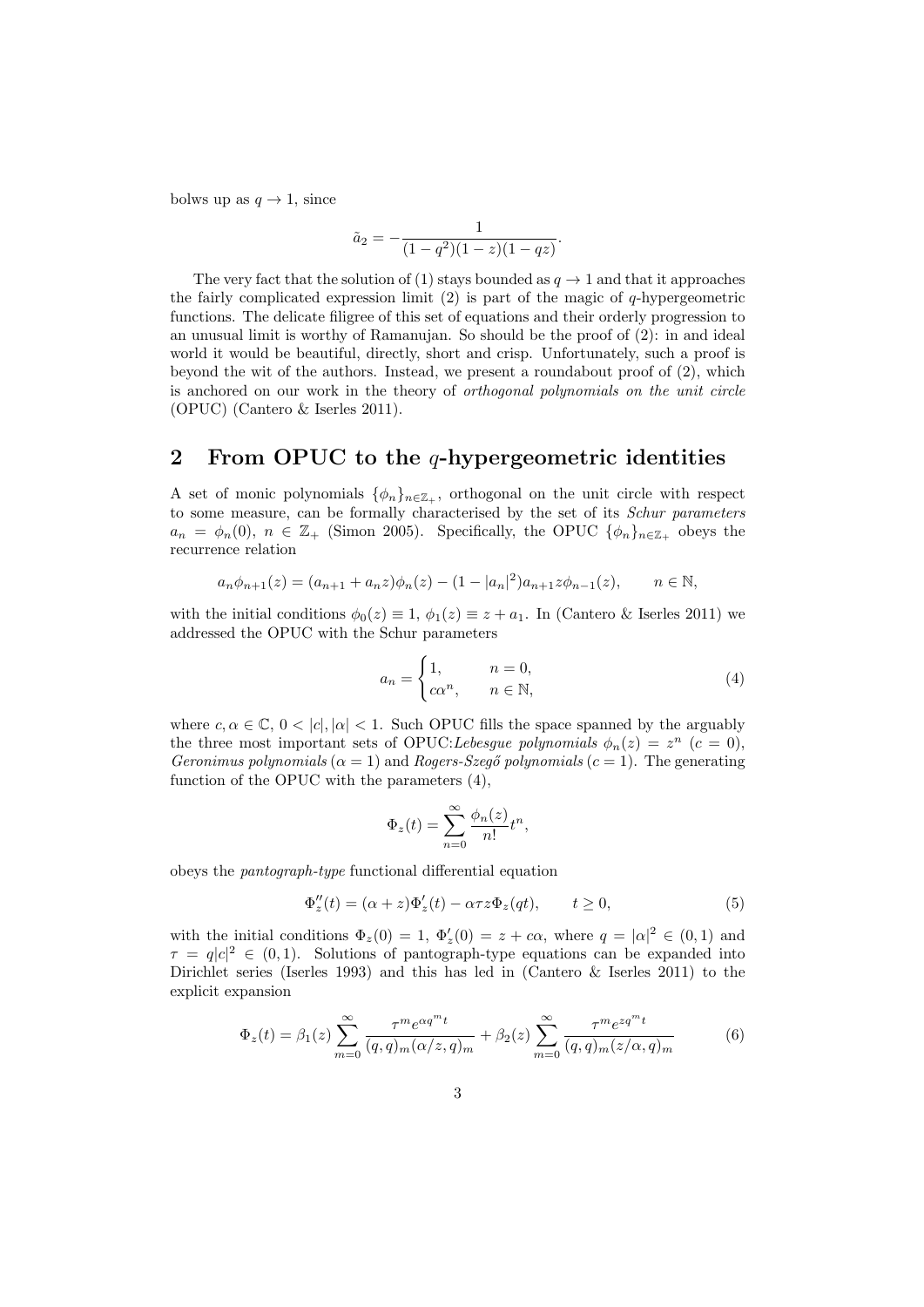where  $\beta_1$  and  $\beta_2$  are determined by the initial conditions.

Let

$$
F(\zeta, \tau, q) = \sum_{m=0}^{\infty} \frac{\tau^m}{(q, q)_m(\zeta, q)_m}, \quad H(\zeta, \tau, q) = \frac{F(\zeta, q\tau, q)}{F(\zeta, \tau, q)}
$$

-both functions clearly converge since  $|\tau| \leq q < 1$ . Repeatedly differentiating (6), it has been proved in (Cantero & Iserles 2011) that

$$
\phi_m(z) = \alpha^m \eta_1(z) \prod_{l=1}^m H(\alpha z^{-1}, q^l \tau, q) + z^m \eta_2(z) \prod_{l=1}^m H(\alpha^{-1} z, q^l \tau, q), \qquad m \in \mathbb{Z}_+, (7)
$$

where  $\eta_1(z) = \beta_1(z) F(\alpha z^{-1}, \tau, q), \eta_2(z) = \beta_2(z) F(\alpha^{-1} z, \tau, q)$  can also been expressed explicitly in terms of the function H.

Let us consider the case  $\alpha \to 1$ , hence also  $q \to 1$  and  $\tau \to |c|^2$ . This corresponds to the Geronimus polynomials  $\{\psi_m\}_{m\in\mathbb{Z}_+}$ , with the explicit representation

<sup>ψ</sup>m(z) = " 1 2 − (1 − z) − 2c p (1 − z) <sup>2</sup> + 4|c| 2z # "1 + z + p (1 − z) <sup>2</sup> + 4|c| 2z 2 #<sup>m</sup> (8) + " 1 2 + (1 − z) − 2c p (1 − z) <sup>2</sup> + 4|c| 2z # "1 + z − p (1 − z) <sup>2</sup> + 4|c| 2z 2 #<sup>m</sup> , m ∈ Z<sup>+</sup>

(Simon 2005, p.87). It is true that, as  $\alpha \to 1$ , (7) tends to (8)? To this end, it is sufficient to prove that

$$
H^{0}(z, c) = \lim_{\alpha \to 1} H(\alpha^{-1}z, \tau, q) = \frac{1 + z - \sqrt{(1 - z)^{2} + 4|c|^{2}z}}{2z}
$$
(9)

(Cantero & Iserles 2011). To this end, let us consider the power series in  $\tau$  of the function  $\tau$ . Since

$$
H^{0}(z, c) = \sum_{m=0}^{\infty} a_m \tau^m \qquad \Rightarrow \qquad F(\zeta, q\tau, q) = F(\zeta, \tau, q) \sum_{m=0}^{\infty} a_m \tau^m,
$$

a substitution of the power-series definition of  $F$  and a straightforward multiplication of infinite series and a comparison of equal powers of  $\tau$  results in the infinite set (1) of recurrence relations for the  $a<sub>m</sub>$ s. Moreover, expanding the square rot in (9) in powers of  $|c|^2$  yields

$$
\frac{1+z-\sqrt{(1-z)^2+4|c|^2z}}{2z} = 1 - \frac{1}{2} \sum_{m=1}^{\infty} (-1)^m \frac{\left(-\frac{1}{2}\right)_m}{m!} \frac{4^m z^{m-1} |c|^{2m}}{(1-z)^{2m-1}}
$$

$$
= 1 + \sum_{m=0}^{\infty} (-1)^m \frac{(2m-2)!}{(m-1)!m!} \frac{z^{m-1}}{(1-z)^{2m-1}} |c|^{2m}.
$$

Since  $\lim_{\alpha \to 1} \tau = |c|^2$ , term by term comparison results in (2). In other words, our contention that (2) is true is equivalent to the statement that  $\lim_{q\to 1} \phi_m(z) = \psi_m(z)$ ,  $m \in \mathbb{N}$ .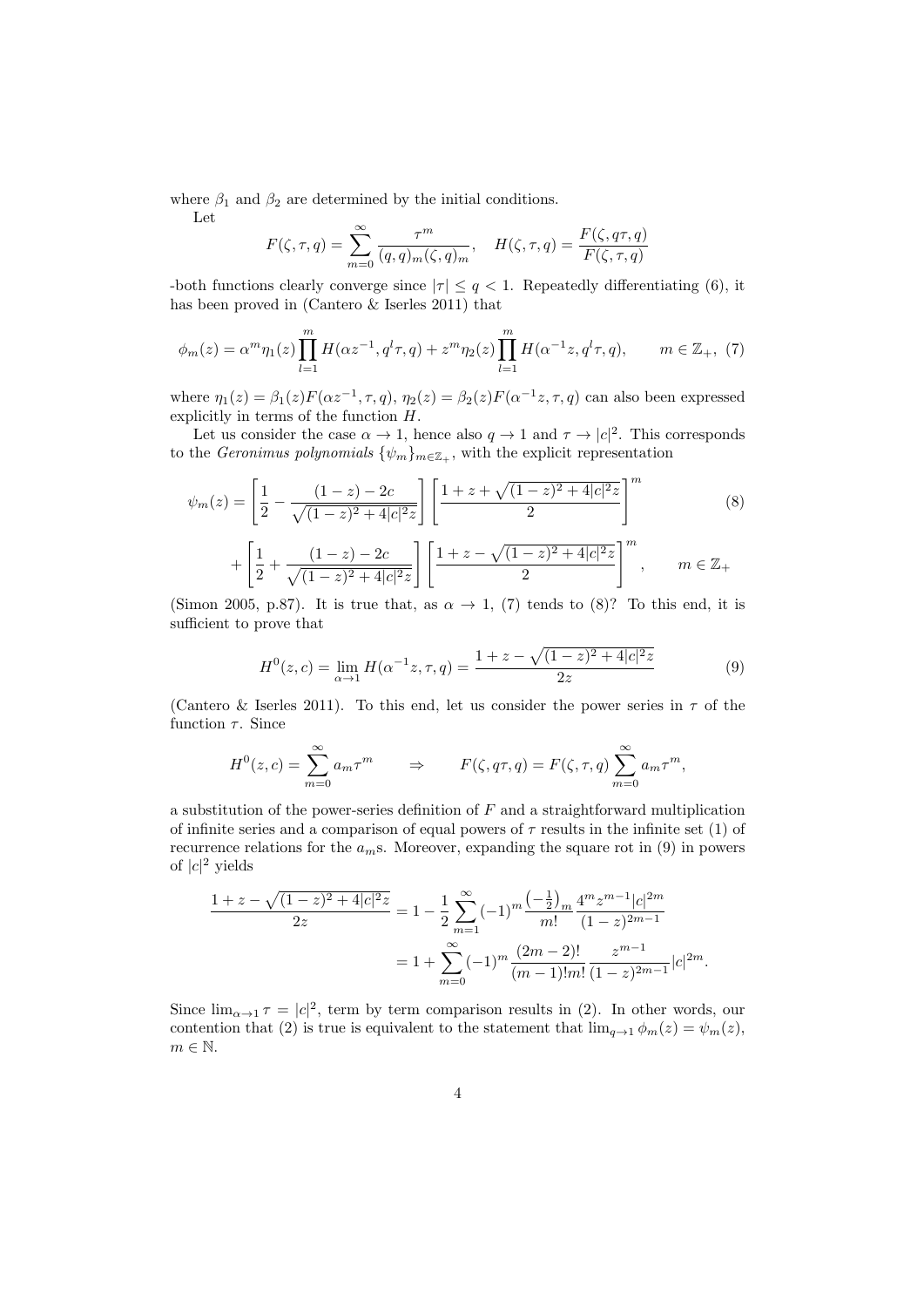## 3 From the OPUC to Geronimus polynomials

Our aim is to demonstrate that (9) is true, since, by the analysis of the last section, this proves (2). Revisiting the work of (Cantero & Iserles 2011), let

$$
R(\zeta, \tau, q) = \frac{F(q\zeta, \tau, q)}{F(\zeta, \tau, q)}, \quad R^{0}(z, c) = \lim_{\alpha \neq 1} R(\alpha^{-1}z, \tau, q).
$$

However,

$$
F(\zeta, \tau, q) - F(\zeta, q\tau, q) = \sum_{m=1}^{\infty} \frac{(1 - q^m)\tau^m}{(q, q)_m(\zeta, q)_m} = \frac{\tau}{1 - \zeta} \sum_{m=0}^{\infty} \frac{\tau^m}{(q, q)_m(q\zeta, q)_m}
$$

$$
= \frac{\tau}{1 - \zeta} F(q\zeta, \tau, q)
$$

and, dividing by  $F(\zeta, \tau, q)$ , we obtain, after elementary algebra,

$$
H(\zeta, \tau, q) = 1 - \frac{\tau}{1 - \zeta} R(\zeta, \tau, q). \tag{10}
$$

Moreover,

$$
F(\zeta, \tau, q) - F(q\zeta, \tau, q) = \sum_{m=1}^{\infty} \frac{\tau^m}{(q, q)_m(\zeta, q)_{m+1}} \left[ (1 - q^m \zeta) - (1 - \zeta) \right]
$$
  
=  $\zeta \sum_{m=1}^{\infty} \frac{\tau^m}{(q, q)_{m-1}(\zeta, q)_{m+1}} = \frac{\zeta \tau}{(1 - \zeta)(1 - q\zeta)} F(q^2 \zeta, \tau, q).$ 

Dividing by  $F(\zeta, \tau, q)$ , we thus have

$$
1 - R(\zeta, \tau, q) = \frac{\zeta \tau}{(1 - \zeta)(1 - q\zeta)} \frac{F(q\zeta, \tau, q)}{F(\zeta, \tau, q)} \times \frac{F(q^2\zeta, \tau, q)}{F(q\zeta, \tau, q)}
$$
  
= 
$$
\frac{\zeta \tau}{(1 - \zeta)(1 - q\zeta)} R(\zeta, \tau, q) R(q\zeta, \tau, q).
$$

It is perfectly safe to let  $\alpha \to 1$  (hence also  $q \to 1$  and  $\tau \to |c|^2$ ) in the last expression, the outcome being the quadratic equation

$$
z|c|^2 R^{o^2}(z,c) + (1-z)^2 R^o(z,c) - (1-z)^2 = 0.
$$

Since  $R^o(z, c) = 1$ , its solution is

$$
R^{o}(z, c) = \frac{1-z}{2z|c|^{2}}[-(1-z) + \sqrt{(1-z)^{2} + 4z|c|^{2}}]
$$

and substitution in (10) results in (9). Therefore, the proof of the limit (2) follows in a roundabout manner and our work is done.